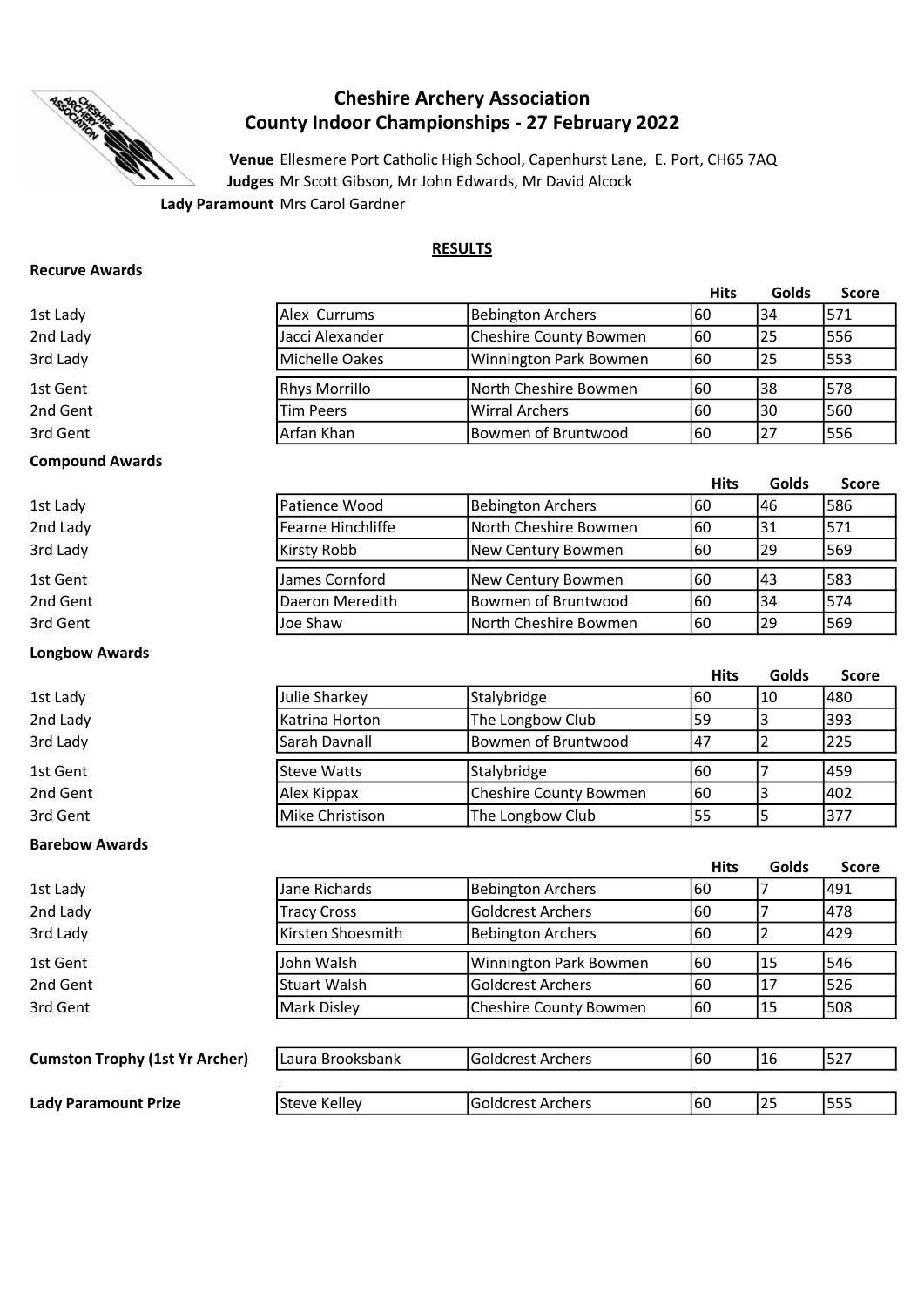# Portsmouth Lady Recurve Results

| Pos | Name                   | Club                          | <b>Hits</b> | Golds           | Score |
|-----|------------------------|-------------------------------|-------------|-----------------|-------|
|     | <b>Alex Currums</b>    | <b>Bebington Archers</b>      | 160         | 134             | 571   |
|     | IJacci Alexander       | <b>Cheshire County Bowmen</b> | 160         | l25             | 556   |
|     | <b>IMichelle Oakes</b> | Winnington Park Bowmen        | 160         | I <sub>25</sub> | 553   |
|     | I Laura Brooksbank     | <b>Goldcrest Archers</b>      | 160         | 116             | 527   |

#### Portsmouth Gent Recurve Results

| Pos            | <b>Name</b>          | Club                     | <b>Hits</b> | Golds          | Score |               |
|----------------|----------------------|--------------------------|-------------|----------------|-------|---------------|
| 1              | <b>Rhys Morrillo</b> | North Cheshire Bowmen    | 60          | 38             | 578   |               |
| $\overline{2}$ | <b>Tim Peers</b>     | <b>Wirral Archers</b>    | 60          | 30             | 560   |               |
| 3              | Arfan Khan           | Bowmen of Bruntwood      | 60          | 27             | 556   |               |
| 4              | <b>Steve Kelley</b>  | <b>Goldcrest Archers</b> | 60          | 25             | 555   |               |
| 5              | Doug McNaboe         | Winnington Park Bowmen   | 60          | 29             | 552   |               |
| 6              | Peter Allan          | <b>Goldcrest Archers</b> | 60          | 25             | 551   |               |
| 7              | Alex Sayers          | Winnington Park Bowmen   | 60          | 27             | 550   |               |
| 8              | lan Burton           | Cheshire County Bowmen   | 60          | 24             | 550   |               |
| 9              | David Price          | New Century Bowmen       | 60          | 24             | 548   |               |
| 10             | John Fryearson       | <b>Bebington Archers</b> | 60          | 19             | 548   |               |
| 11             | John Gardner         | Caldy Bowmen             | 60          | 21             | 545   |               |
| 12             | Alan Westmoreland    | Bowmen of Bruntwood      | 60          | 18             | 532   |               |
| 13             | <b>Andrew Davies</b> | <b>Goldcrest Archers</b> | 59          | 21             | 530   |               |
| 14             | Peter Phythian       | Stalybridge              | 60          | 16             | 516   |               |
| 15             | Andrew Farley        | <b>Goldcrest Archers</b> | 60          | 11             | 515   |               |
| 16             | Gary Thomas          | <b>Goldcrest Archers</b> | 60          | 16             | 503   |               |
| 17             | Robert Green         | Alsager CofA             | 60          | 12             | 491   |               |
| 18             | Adam Gewargis        | Cheshire County Bowmen   | 60          | 5              | 479   |               |
| 19             | Kevin Wright         | <b>Goldcrest Archers</b> | 60          | $\overline{7}$ | 469   |               |
| 20             | John Boardman        | Cheshire County Bowmen   | 60          | 1              | 415   |               |
| 21             | Graham Sumner        | New Century Bowmen       | 0           | O              | 0     | Did Not Shoot |

# Portsmouth Lady Compound Results

| Pos | <b>Name</b>         | Club                     | Hits | Golds | Score       |
|-----|---------------------|--------------------------|------|-------|-------------|
|     | Patience Wood       | <b>Bebington Archers</b> | 160  | 146   | 1586        |
|     | l Fearne Hinchliffe | North Cheshire Bowmen    | 160  | 131   | 1571        |
|     | Kirsty Robb         | New Century Bowmen       | 160  | 29    | 1569        |
|     | Jessica Pollitt     | Neston CofA              | 160  | 27    | 566         |
|     | Emma Mooney         | <b>Goldcrest Archers</b> | 160  | 20    | 1559        |
|     | Elaine Farley       | <b>Goldcrest Archers</b> | 160  |       | <b>1523</b> |

### Portsmouth Gent Compound Results

| Pos | <b>Name</b>       | Club                   | <b>Hits</b> | Golds | Score |
|-----|-------------------|------------------------|-------------|-------|-------|
|     | James Cornford    | New Century Bowmen     | 60          | 43    | 583   |
|     | Daeron Meredith   | Bowmen of Bruntwood    | 60          | 34    | 574   |
| 3   | Joe Shaw          | North Cheshire Bowmen  | 60          | 29    | 569   |
| 4   | Derek Whittingham | Cheshire County Bowmen | 60          | 27    | 1567  |
| 5   | Martin O'Neill    | Neston CofA            | 60          | 24    | 564   |
| 6   | Julian McNair     | Goldcrest Archers      | 60          | 22    | 562   |
|     | Adam Hidderley    | Winnington Park Bowmen | 60          | 21    | 1558  |
| 8   | Dave Jenkinson    | Bowmen of Bruntwood    | 60          | 14    | 552   |
| 9   | Andy Pollitt      | Neston CofA            | 59          | 22    | 1550  |

### Portsmouth Lady Longbow Results

| Pos | Name                   | Club                | Hits | Golds | Score |
|-----|------------------------|---------------------|------|-------|-------|
|     | LJulie Sharkev         | Stalybridge         | 160  | 110   | 1480  |
|     | IKatrina Horton        | The Longbow Club    | 59   | ر ا   | 1393  |
|     | <b>I</b> Sarah Davnall | Bowmen of Bruntwood | 147  |       | 225   |